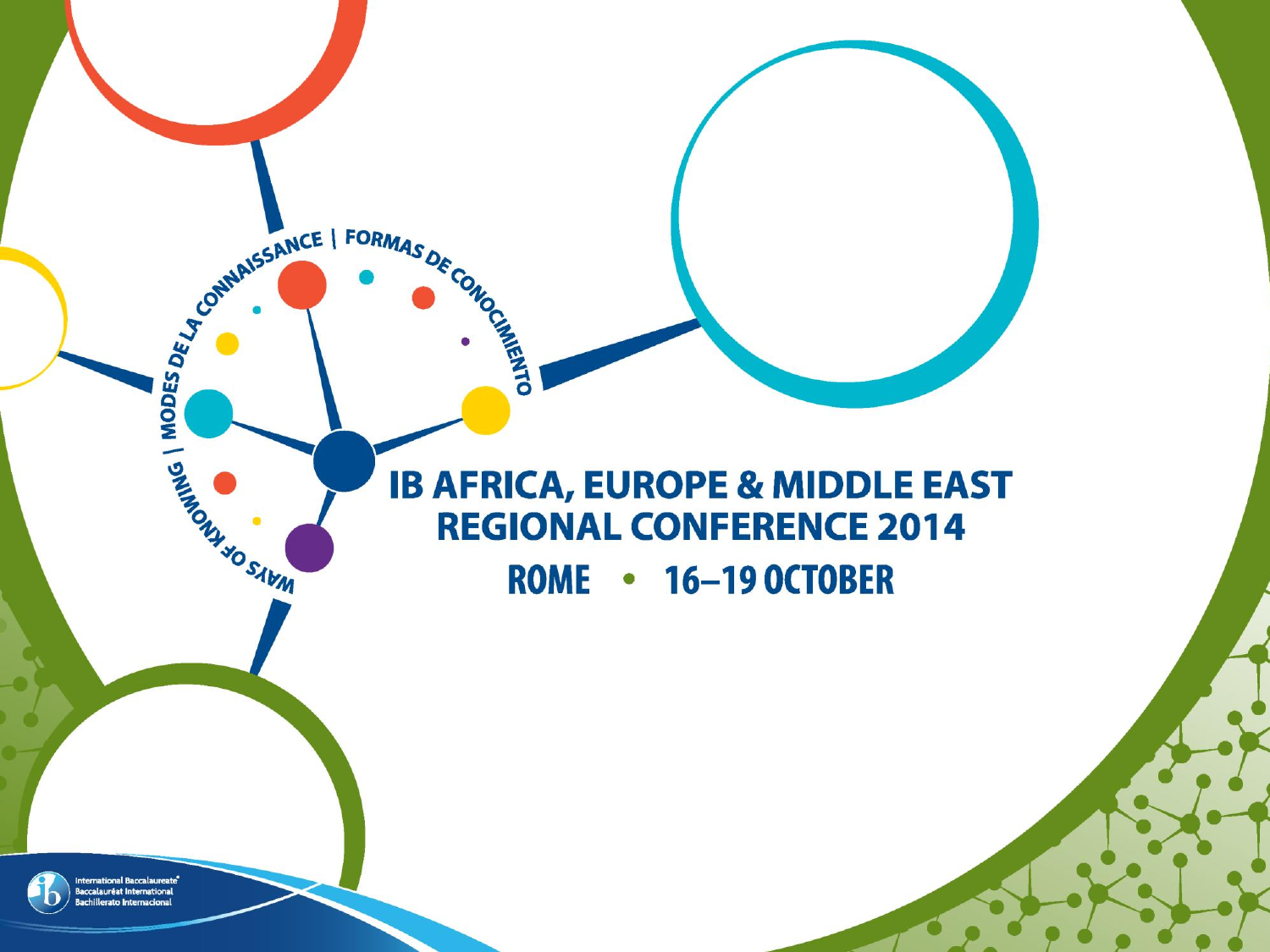

## **Approaches to teaching and learning in the DP**

### **Jenny Gillett**

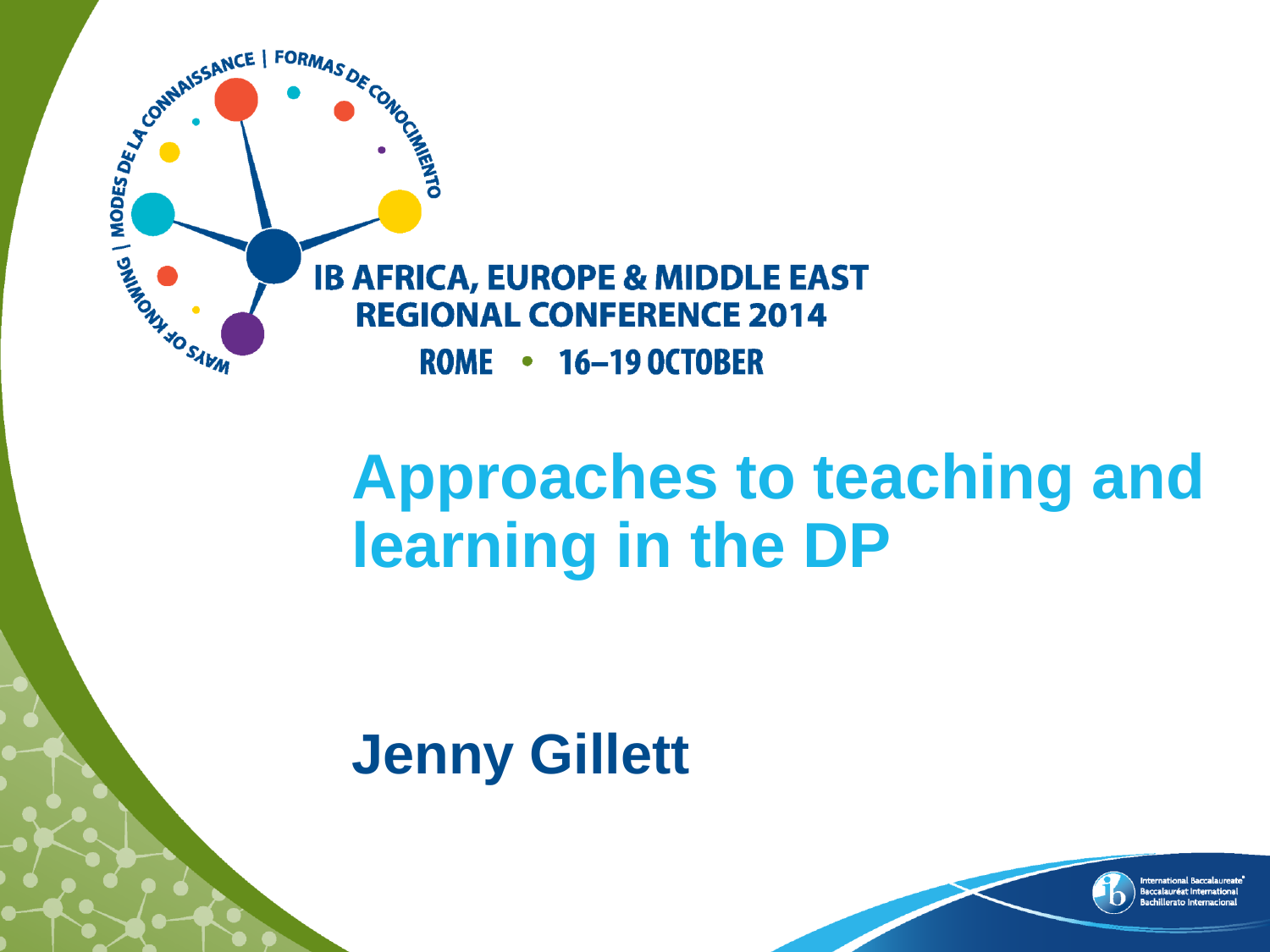

Approaches to teaching and learning now appear at the centre of the programme model

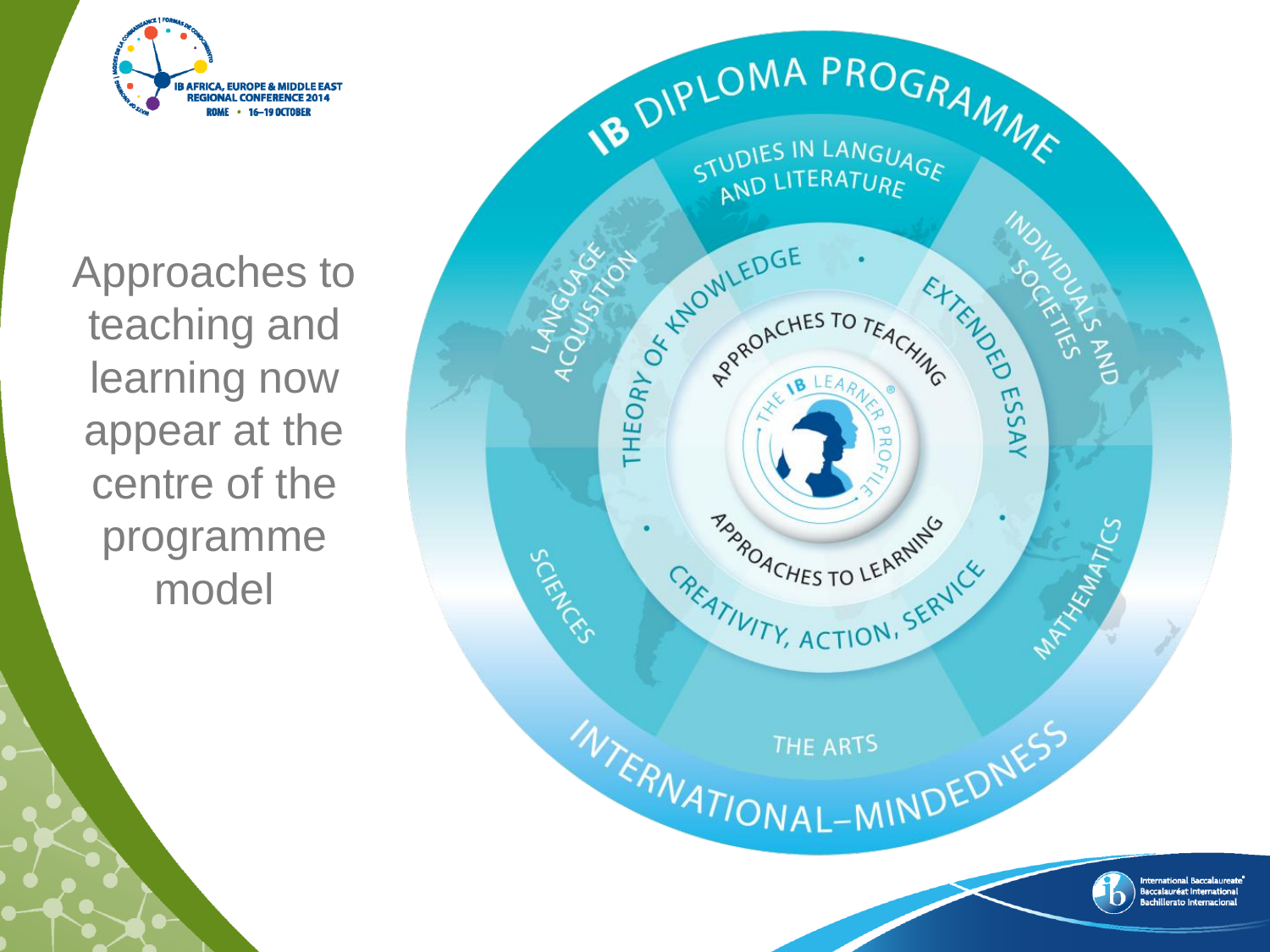

## **Approaches to teaching and learning**

#### **Inspired by best practice in our schools**

Approaches to teaching and learning are deliberate strategies, skills and attitudes that permeate the teaching and learning environment. These approaches and tools, intrinsically linked with the IB learner profile attributes, enhance student learning and assist student preparation for DP assessment and beyond.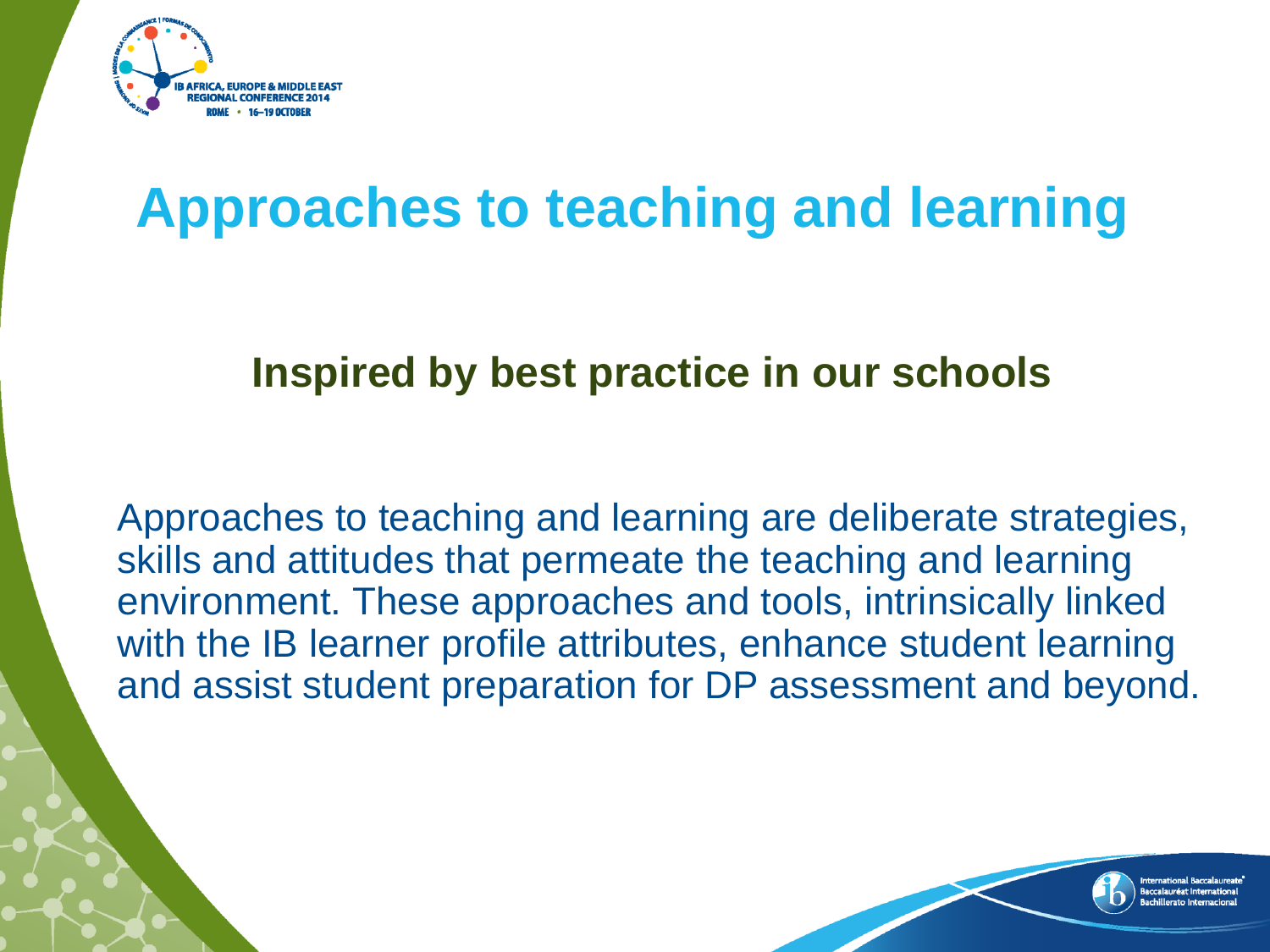

### **5 Categories of ATL Skills:**



#### Research Skills Social Skills

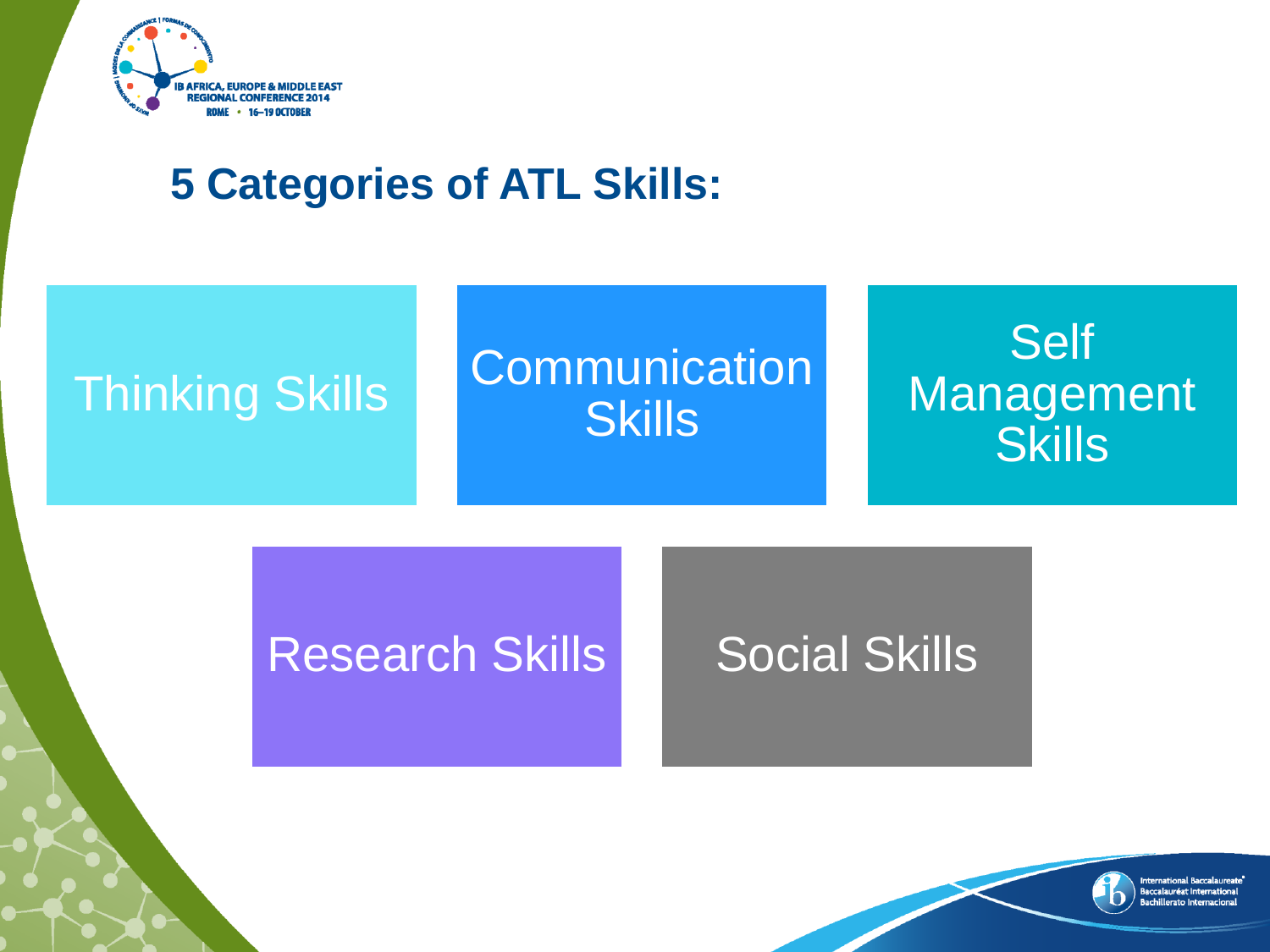

#### **6 Approaches to Teaching:**

| <b>Based on inquiry</b>                                         | <b>Focused on</b><br>conceptual<br>understanding       | Developed in<br>local and global<br>contexts              |
|-----------------------------------------------------------------|--------------------------------------------------------|-----------------------------------------------------------|
| <b>Focused on</b><br>effective<br>teamwork and<br>collaboration | Differentiated to<br>meet the needs<br>of all learners | Informed by<br>assessment<br>(formative and<br>summative) |

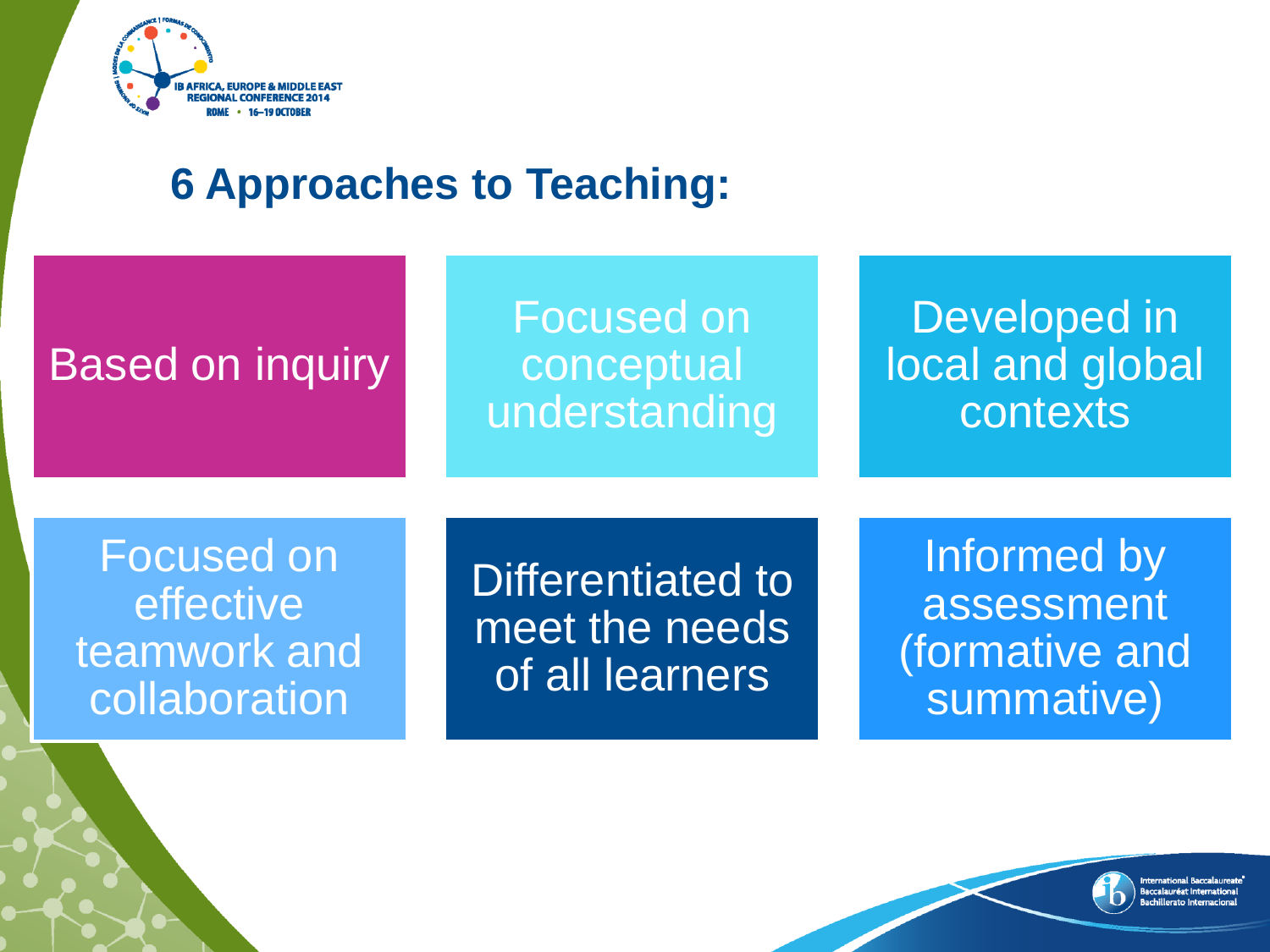

## **Research and Pilot**

**ATL guide/ summary document**

**First draft completed September 2013**

> **Piloted by 142 DP schools**





O International Baccalaureate Organization 2013

**Ismational Baccalaureate Baccalauréat International** chillerato Internacional

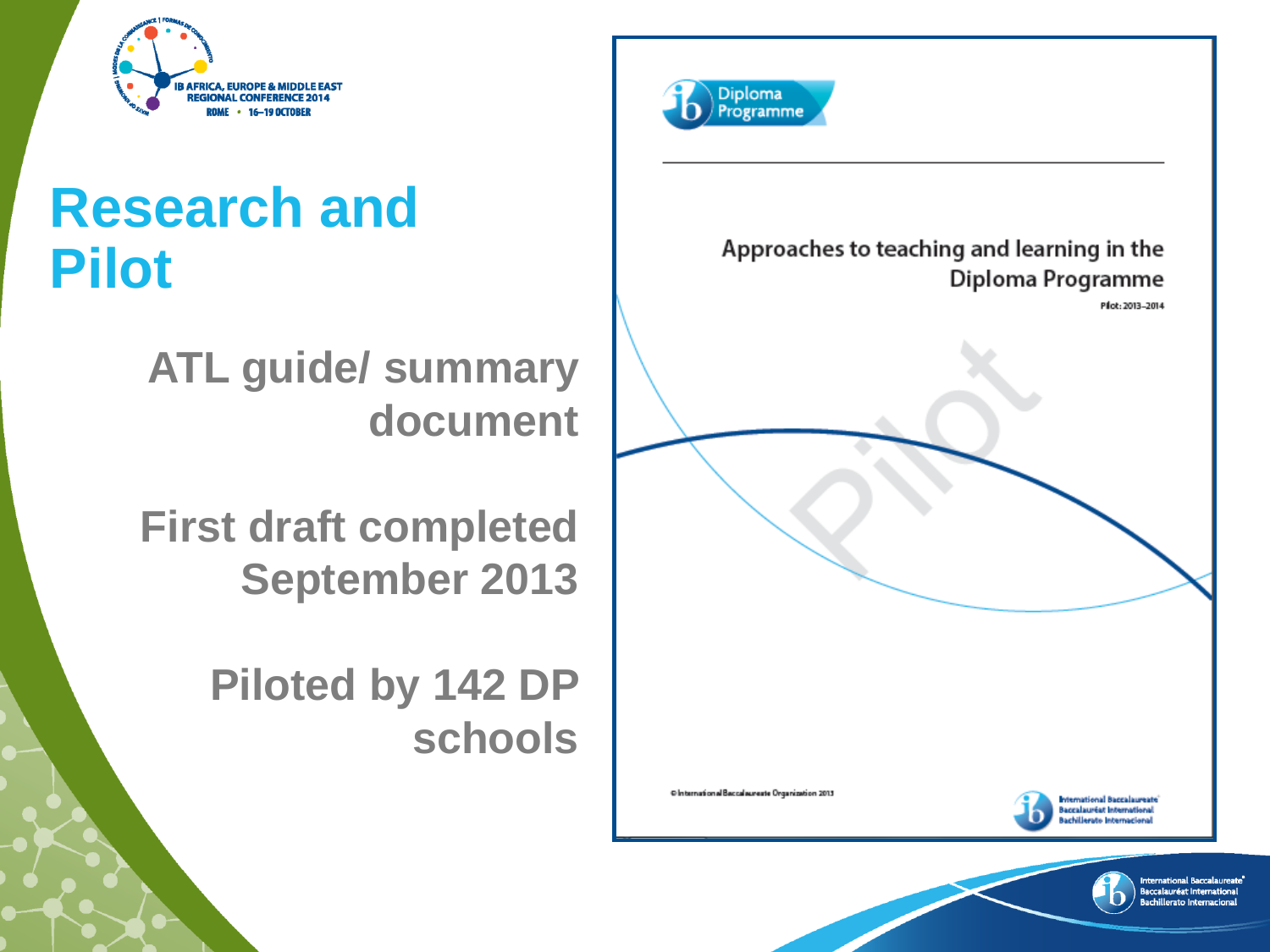

# **What did the pilot schools do?**

- •They provided feedback on the draft ATL document and example unit planners
- •They completed a questionnaire on teaching and learning in DP classrooms
- •They planned and implemented a small scale ATL initiative in their school, and then provided feedback on their initiative
- •A small selection of pilot schools were visited and filmed to create a series of short videos featuring classroom lessons, as well as interviews with teachers, students, and school leaders

•A small group of teachers took part in a user test of the wireframe for the online version of the materials

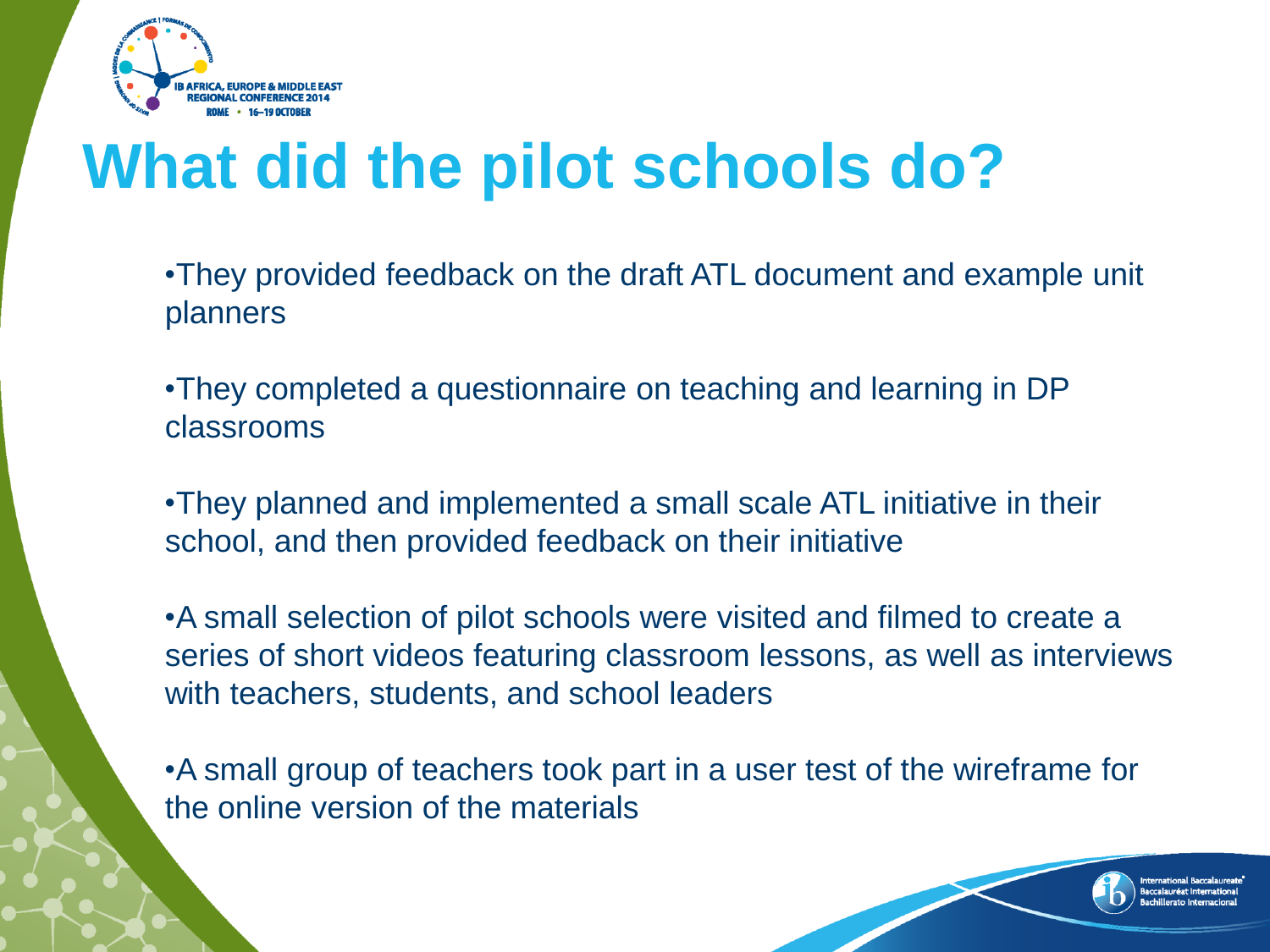

# **Outputs of the project**

•A summary document *Approaches to teaching and learning in the Diploma Programme*

•26 short (5 minute) videos •Unit planner and examples of completed unit plans •6 interviews with experts in the field, e.g. Grant Wiggins •12 mini 2 page "case studies" of pilot school initiatives •A "self reflection tool" for teachers •A more detailed section in the next *DP Principles into Practice* document

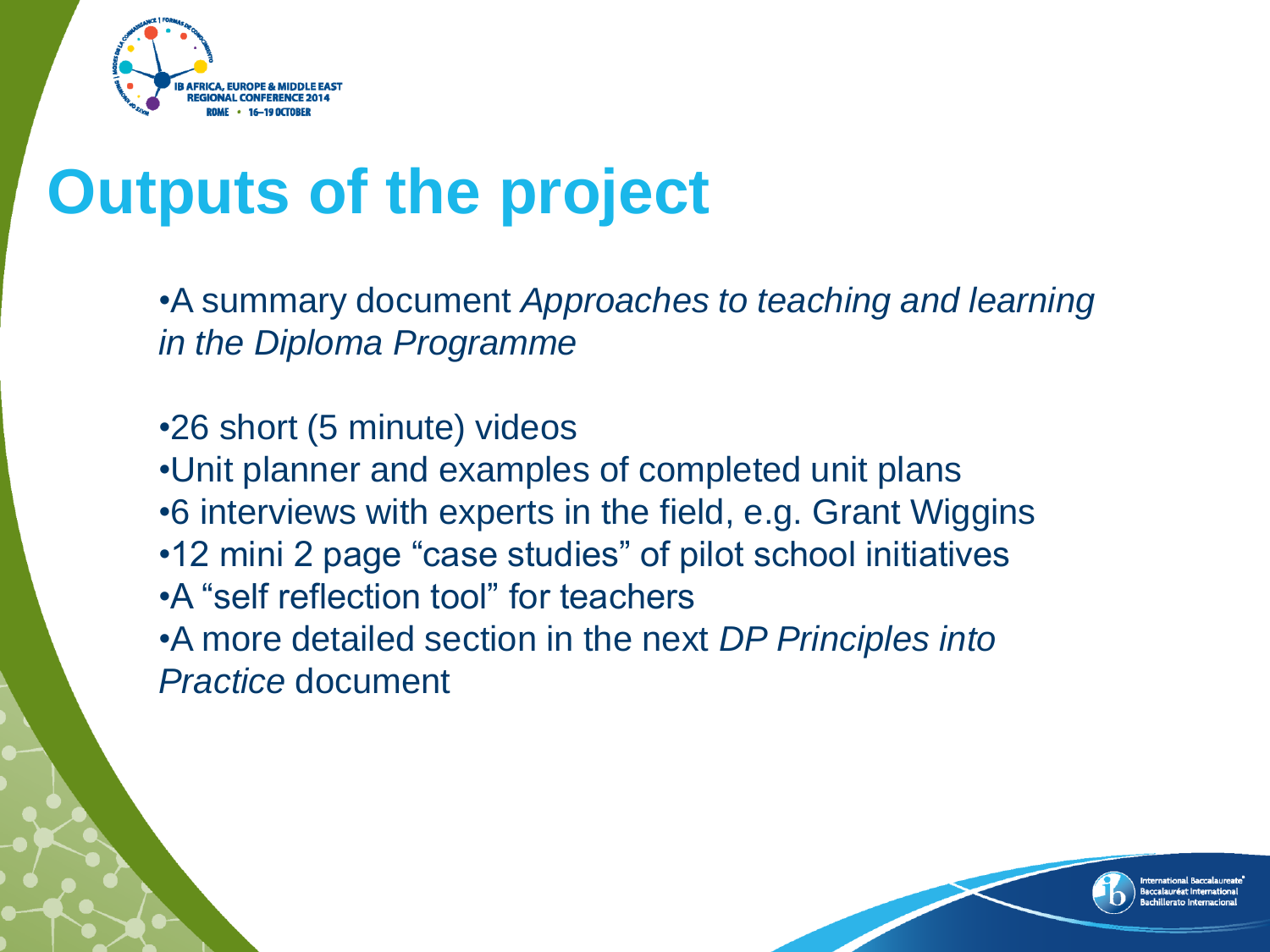

#### What's new

#### New research on developing and assessing thinking skills **BULLED PURSER**